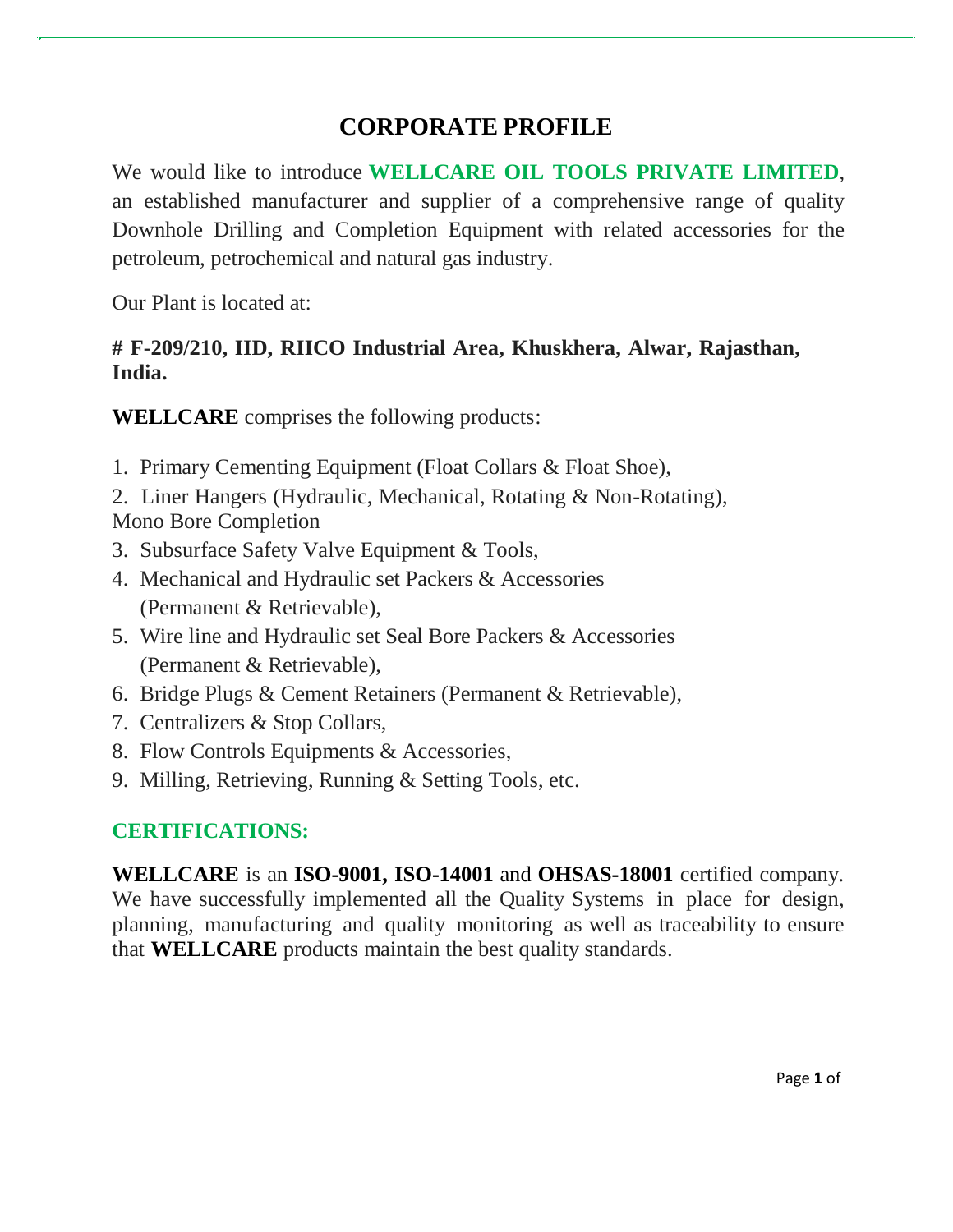#### **DESIGN & DEVELOPMENT:**

Our Design Department is equipped with latest software facility to meet our day to day advancement in this field. We have on rolls qualified & field expertise engineers who are been engaged in the development of new products as required in the present market place.

**WELLCARE** products are validated in-house in our own Test well, which is a Sub-surface Type with simulated well conditions up to

- 1. 15000 psi Differential pressure,
- 2. 400 Deg. F Temperatures, and
- 3. 30T Axial Loading.

## **MANUFACTURING FACILITY:**

Our facility is fully equipped with latest machining facility favoring to the customers requirement. This facility is governed by well-qualified and experienced Board of Directors and Engineers which enable the Company to meet its production target.

### **QUALITY SYSTEMS:**

We possess a well-established Quality System from Material reception to Product delivery which ensures the consistent quality at all stage of the activity. **WELLCARE** IMS Procedures & Measurements are tailored to establish high standards of Quality Assurance in the Operations as per API requirements and complies with all the legal, statutory and regulatory requirements.

### **INSPECTION AND TEST FACILITIES:**

The required inspection and test facilities are installed in house as below: